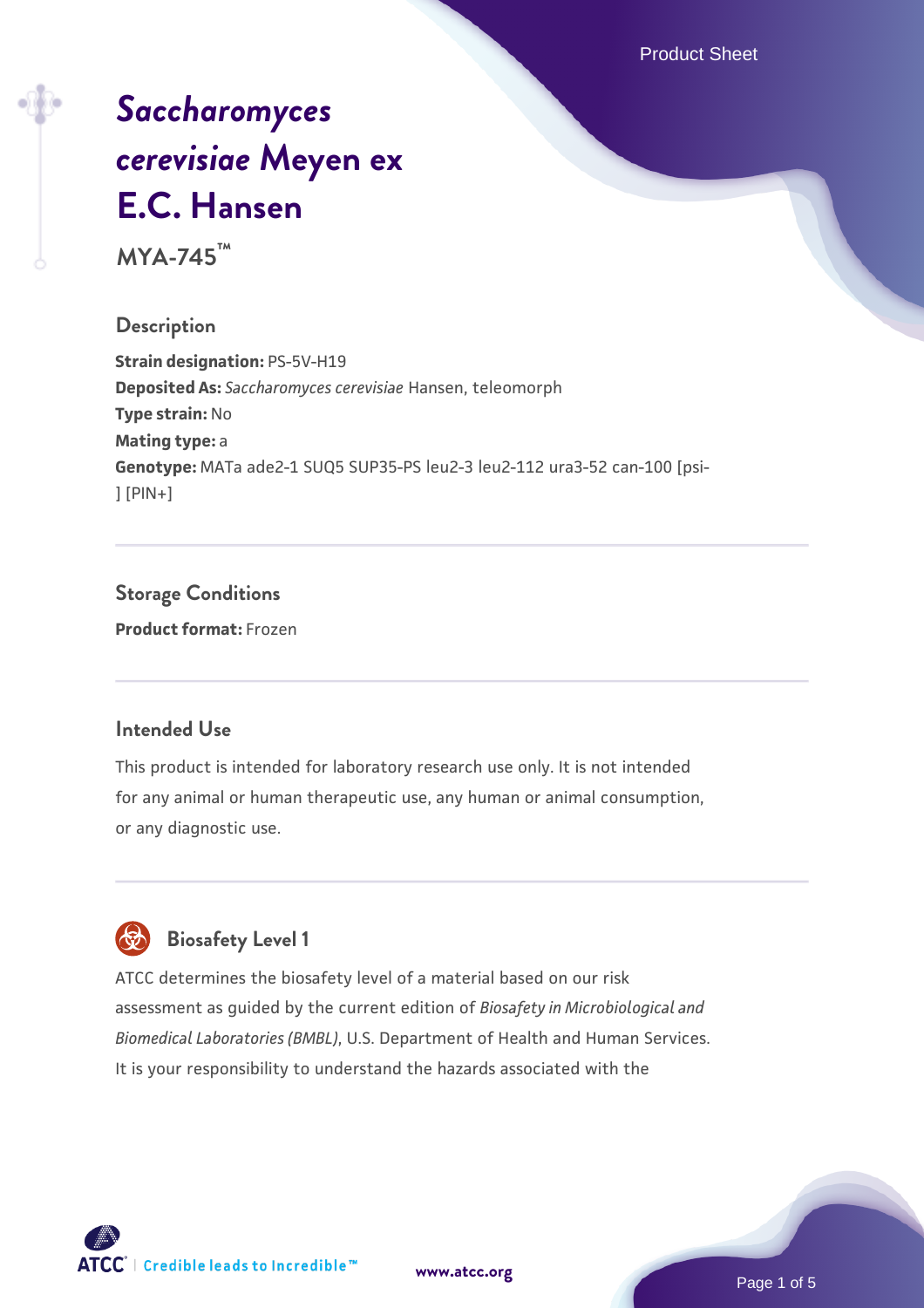material per your organization's policies and procedures as well as any other applicable regulations as enforced by your local or national agencies.

ATCC highly recommends that appropriate personal protective equipment is always used when handling vials. For cultures that require storage in liquid nitrogen, it is important to note that some vials may leak when submersed in liquid nitrogen and will slowly fill with liquid nitrogen. Upon thawing, the conversion of the liquid nitrogen back to its gas phase may result in the vial exploding or blowing off its cap with dangerous force creating flying debris. Unless necessary, ATCC recommends that these cultures be stored in the vapor phase of liquid nitrogen rather than submersed in liquid nitrogen.

## **Certificate of Analysis**

For batch-specific test results, refer to the applicable certificate of analysis that can be found at www.atcc.org.

#### **Growth Conditions**

**Medium:**  [ATCC Medium 1245: YEPD](https://www.atcc.org/-/media/product-assets/documents/microbial-media-formulations/1/2/4/5/atcc-medium-1245.pdf?rev=705ca55d1b6f490a808a965d5c072196) **Temperature:** 25°C

#### **Notes**

Additional information on this culture is available on the ATCC web site at www.atcc.org.

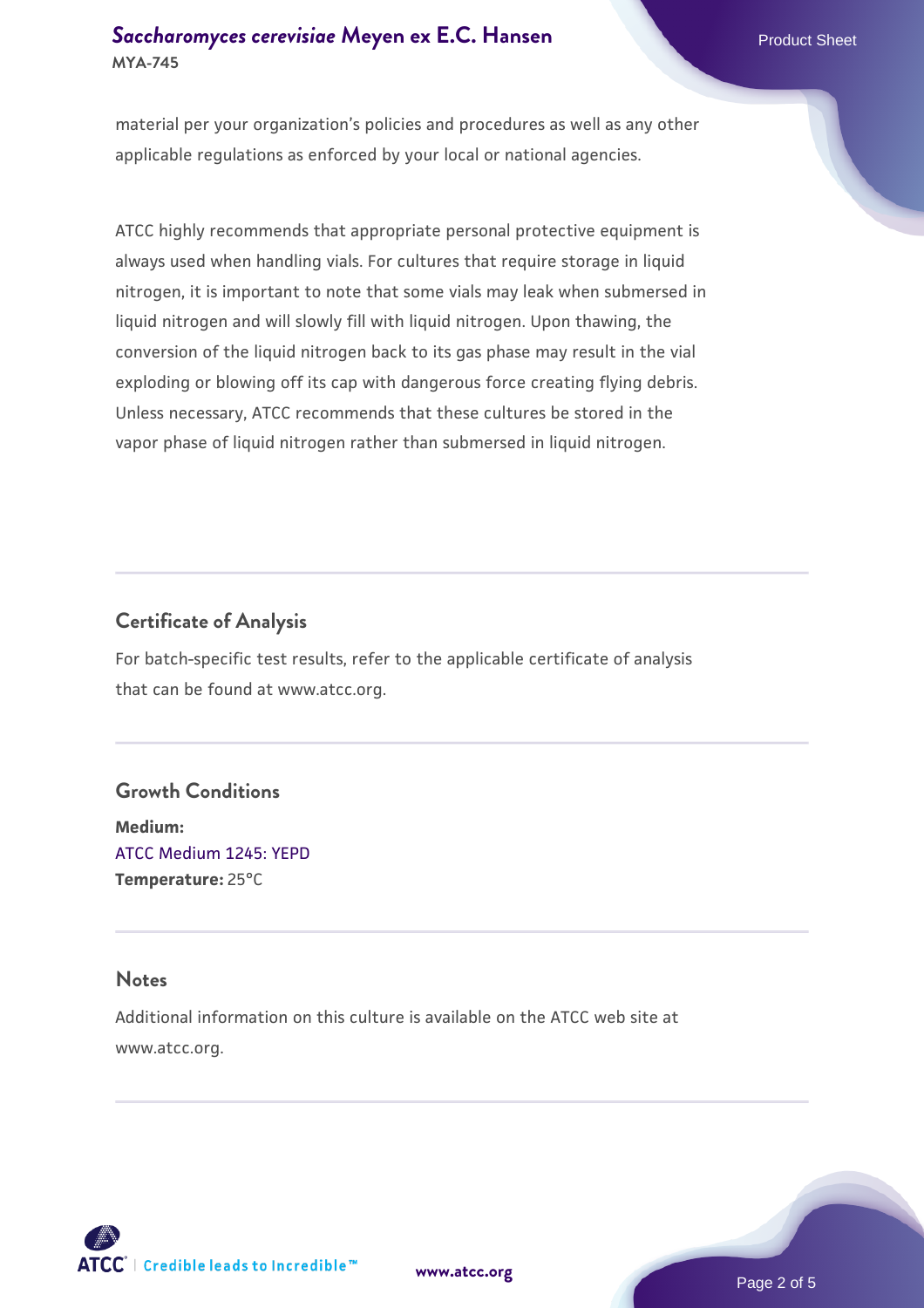#### **Material Citation**

If use of this material results in a scientific publication, please cite the material in the following manner: *Saccharomyces cerevisiae* Meyen ex E.C. Hansen (ATCC MYA-745)

#### **References**

References and other information relating to this material are available at www.atcc.org.

#### **Warranty**

The product is provided 'AS IS' and the viability of ATCC® products is warranted for 30 days from the date of shipment, provided that the customer has stored and handled the product according to the information included on the product information sheet, website, and Certificate of Analysis. For living cultures, ATCC lists the media formulation and reagents that have been found to be effective for the product. While other unspecified media and reagents may also produce satisfactory results, a change in the ATCC and/or depositor-recommended protocols may affect the recovery, growth, and/or function of the product. If an alternative medium formulation or reagent is used, the ATCC warranty for viability is no longer valid. Except as expressly set forth herein, no other warranties of any kind are provided, express or implied, including, but not limited to, any implied warranties of merchantability, fitness for a particular purpose, manufacture according to cGMP standards, typicality, safety, accuracy, and/or noninfringement.

#### **Disclaimers**



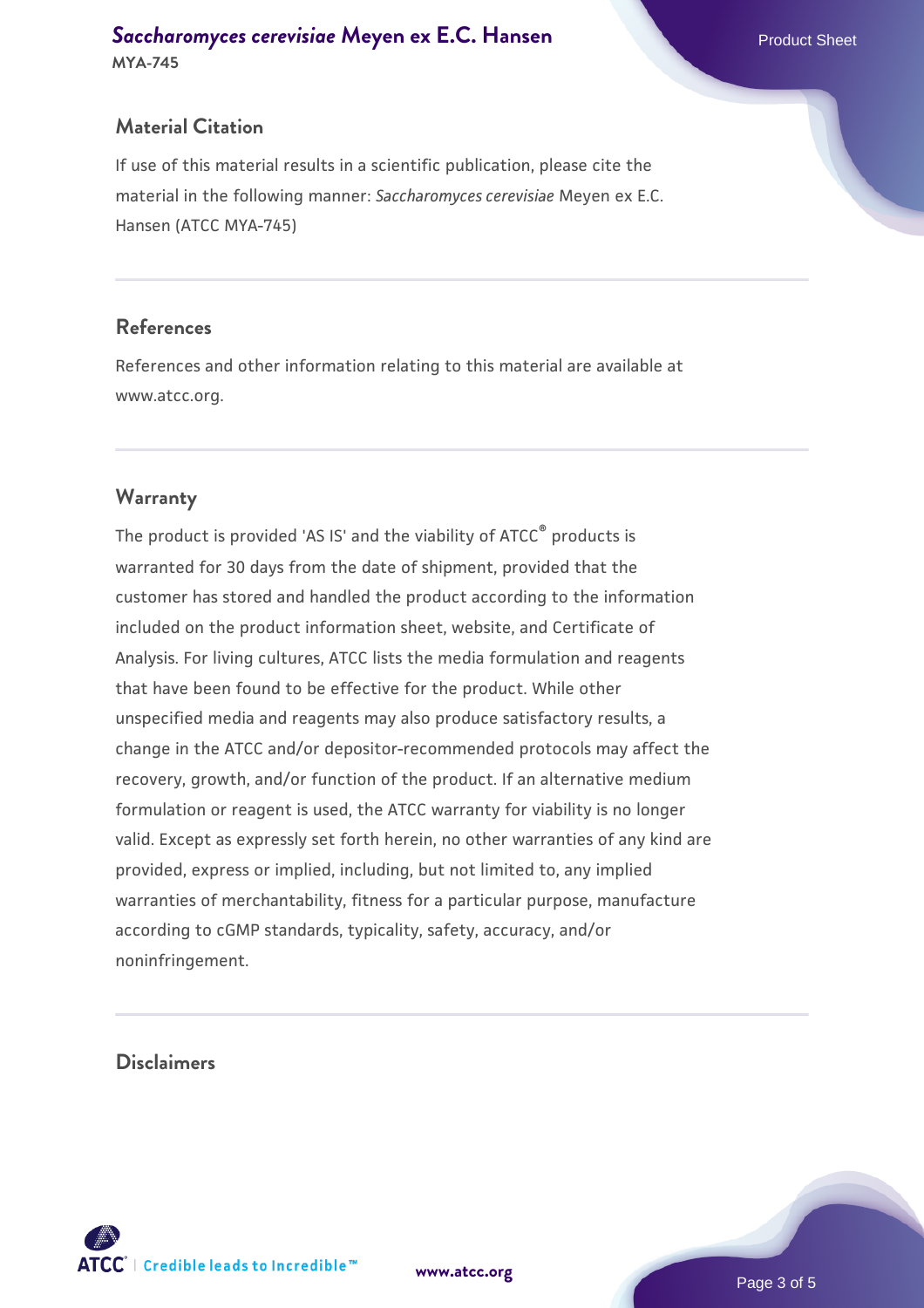This product is intended for laboratory research use only. It is not intended for any animal or human therapeutic use, any human or animal consumption, or any diagnostic use. Any proposed commercial use is prohibited without a license from ATCC.

While ATCC uses reasonable efforts to include accurate and up-to-date information on this product sheet, ATCC makes no warranties or representations as to its accuracy. Citations from scientific literature and patents are provided for informational purposes only. ATCC does not warrant that such information has been confirmed to be accurate or complete and the customer bears the sole responsibility of confirming the accuracy and completeness of any such information.

This product is sent on the condition that the customer is responsible for and assumes all risk and responsibility in connection with the receipt, handling, storage, disposal, and use of the ATCC product including without limitation taking all appropriate safety and handling precautions to minimize health or environmental risk. As a condition of receiving the material, the customer agrees that any activity undertaken with the ATCC product and any progeny or modifications will be conducted in compliance with all applicable laws, regulations, and guidelines. This product is provided 'AS IS' with no representations or warranties whatsoever except as expressly set forth herein and in no event shall ATCC, its parents, subsidiaries, directors, officers, agents, employees, assigns, successors, and affiliates be liable for indirect, special, incidental, or consequential damages of any kind in connection with or arising out of the customer's use of the product. While reasonable effort is made to ensure authenticity and reliability of materials on deposit, ATCC is not liable for damages arising from the misidentification or misrepresentation of such materials.

Please see the material transfer agreement (MTA) for further details regarding the use of this product. The MTA is available at www.atcc.org.

#### **Copyright and Trademark Information**

© ATCC 2021. All rights reserved.